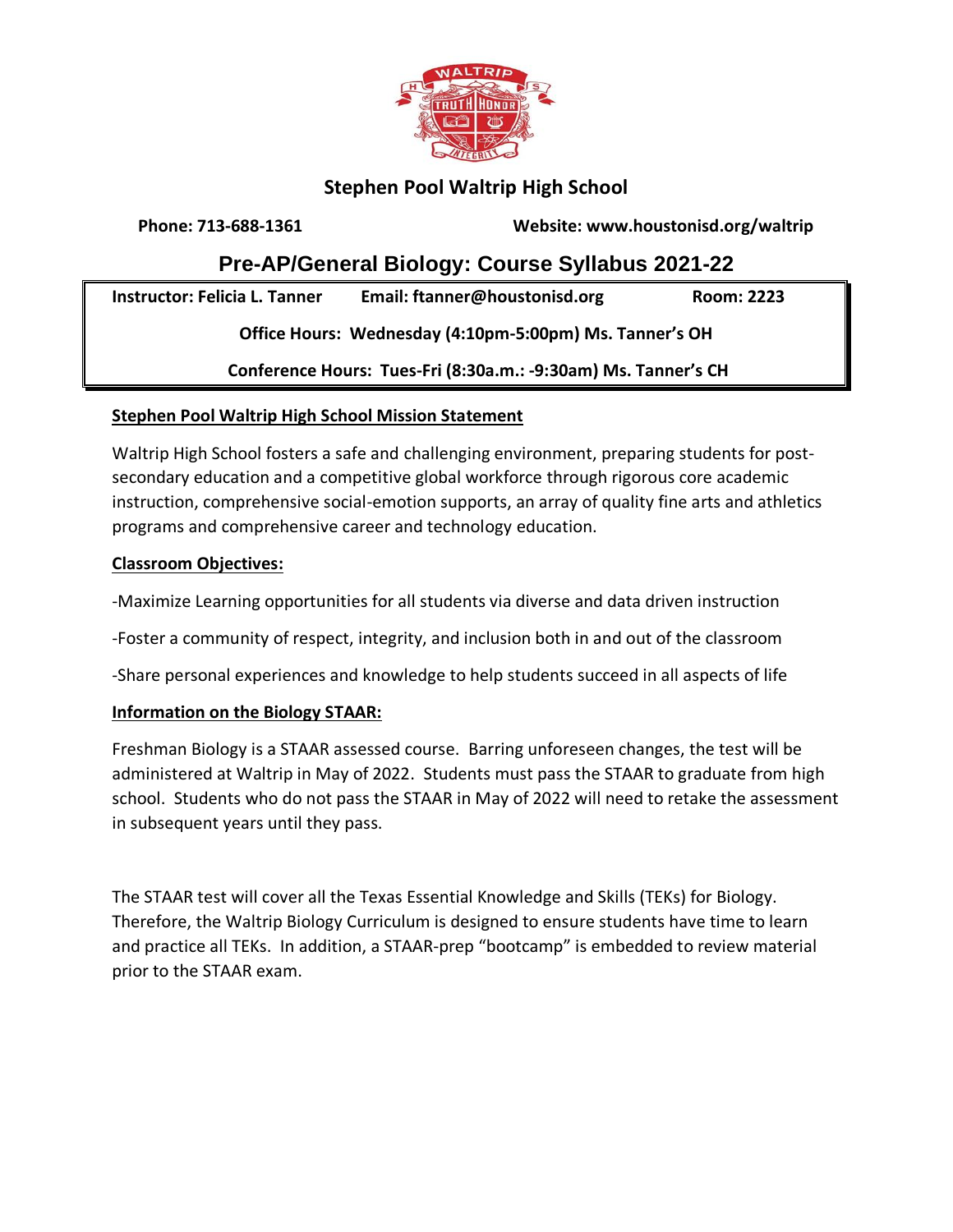

**Remind.com:** All students are required to sign up with remind.com to receive notification about class, homework, and HUB assignments. To access remind.com, the class login codes are given below. Parents please signup to get the class notifications and a login has been provide for parent access.

| 1 <sup>st</sup> Period Class Code | @ftanne  |
|-----------------------------------|----------|
| 3rd Period Class Code             | @ftann3  |
| 4 <sup>th</sup> Period Class Code | @ftann4  |
| 6 <sup>th</sup> Period Class Code | @ftann6  |
| 7 <sup>th</sup> Period Class Code | @ftann7  |
| 8 <sup>th</sup> Period Class Code | @ftann8  |
| Parent Class Code                 | @fhckce4 |

# **COURSE INTRODUCTION AND SEQUENCE**

This course in Biology will provide the student with a fundamental and basic study of the organism (any living thing). This course is divided into two academic semesters. In the first semester of this course a micro view or approach will be used to study the organism component parts, patterns of development, genetic makeup, and characteristics of life. The second semester of this course a macro view is presented to understand how the organism's component parts integrate or come together to make up the whole organism, its' classification, and its' behavior. Both semesters of this course include regular laboratory experiences and exercises in problem solving using the scientific method.

#### **Simple Educational Philosophy:**

I believe that is the right of every student to receive a quality education in an environment that is safe and conducive to learning. I am looking forward to having your child in my class and having a productive semester. Together, we can achieve more.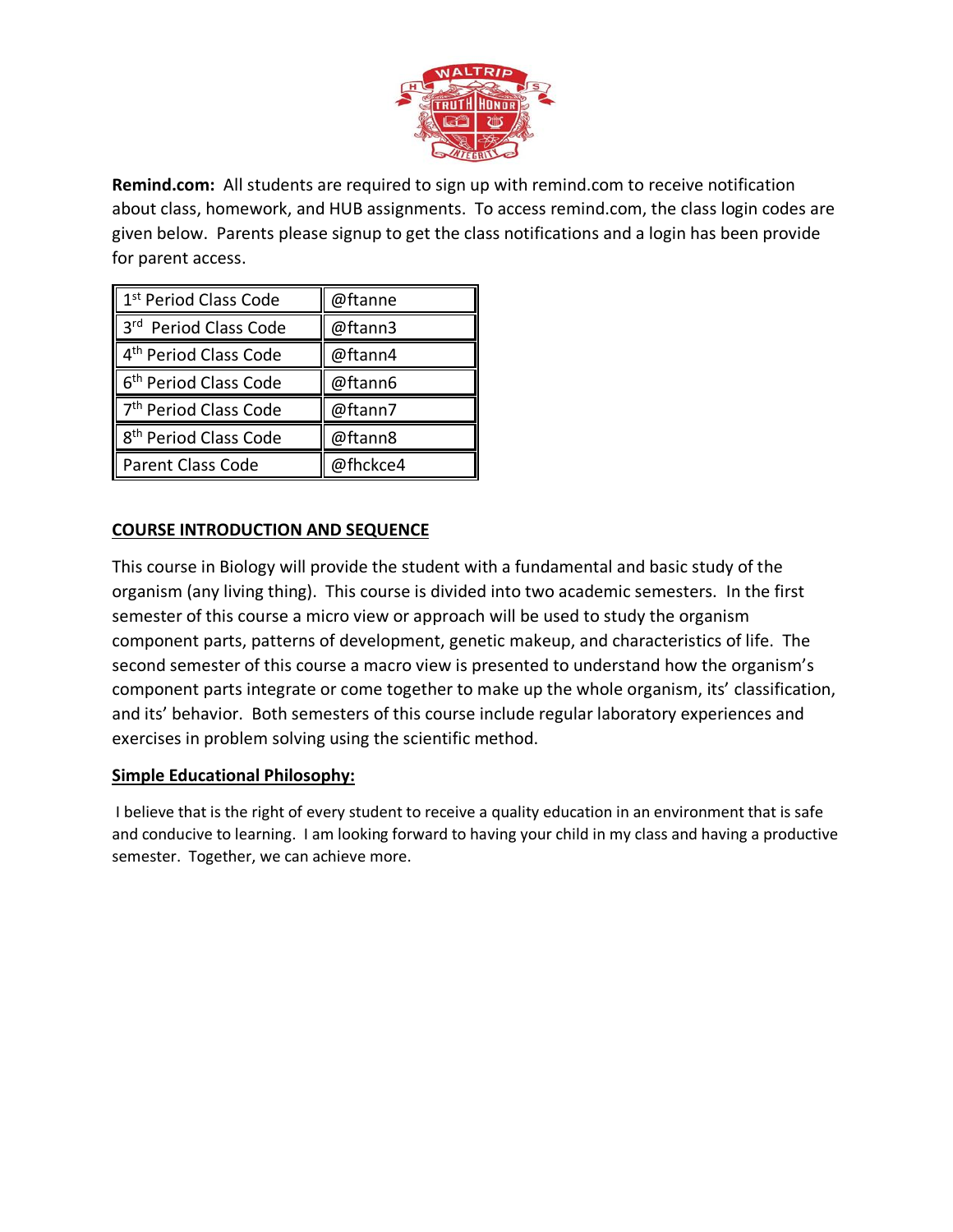

# **Course Basic Outline**

| SEMESTER I - Biology Micro view          | <b>SEMESTER II - Biology Macro view</b> |
|------------------------------------------|-----------------------------------------|
| 1. The Scientific Method and             | 1. Evolutionary Changes                 |
| Measurement                              | 2. Relationship and Classification      |
| 2. Structure and Function of Biochemical | 3. Energy Flow in Biological Systems    |
| molecules and Enzymes                    | 4. Plant Structure and Function         |
| 3. Structure and Function of the Cell    | 5. Biomes and Ecosystems                |
| Viruses<br>4.                            | 6. Species Interactions                 |
| 5. Cell Differentiation and Organization | 7. Systems within Organisms             |
| 6. Structure and Function of DNA         | 8. Homeostasis and Response             |
| 7. Process of Cell Reproduction          | 9. Nutrition and Health                 |
| 8. Genetic Variation and Karyotyping     |                                         |
|                                          |                                         |

# **Grading Policy:**

| <b>Exams/Projects</b>       | 35% |
|-----------------------------|-----|
| Labs / Quizzes              | 30% |
| <b>Class work /Homework</b> | 25% |
| <b>Class Participation/</b> | 10% |
| <b>Digital Notebook</b>     |     |

#### **Waltrip High School Grading Scale:**

| A (EXCELLENT)      |
|--------------------|
| B (GOOD)           |
| C (AVERAGE)        |
| D (POOR)           |
| <b>F (FAILING)</b> |
|                    |

*\*Academic dishonesty of any type, including plagiarism will not be tolerated. Consequences will be determined on case-by-case basis.* 

#### **Late Work Policy**:

| 1 day late -10 points  | <b>Max 90</b> |
|------------------------|---------------|
| 2 days late -20 points | <b>Max 80</b> |
| 3 days late -30 points | <b>Max 70</b> |
| 4 days late -40 points | <b>Max 60</b> |